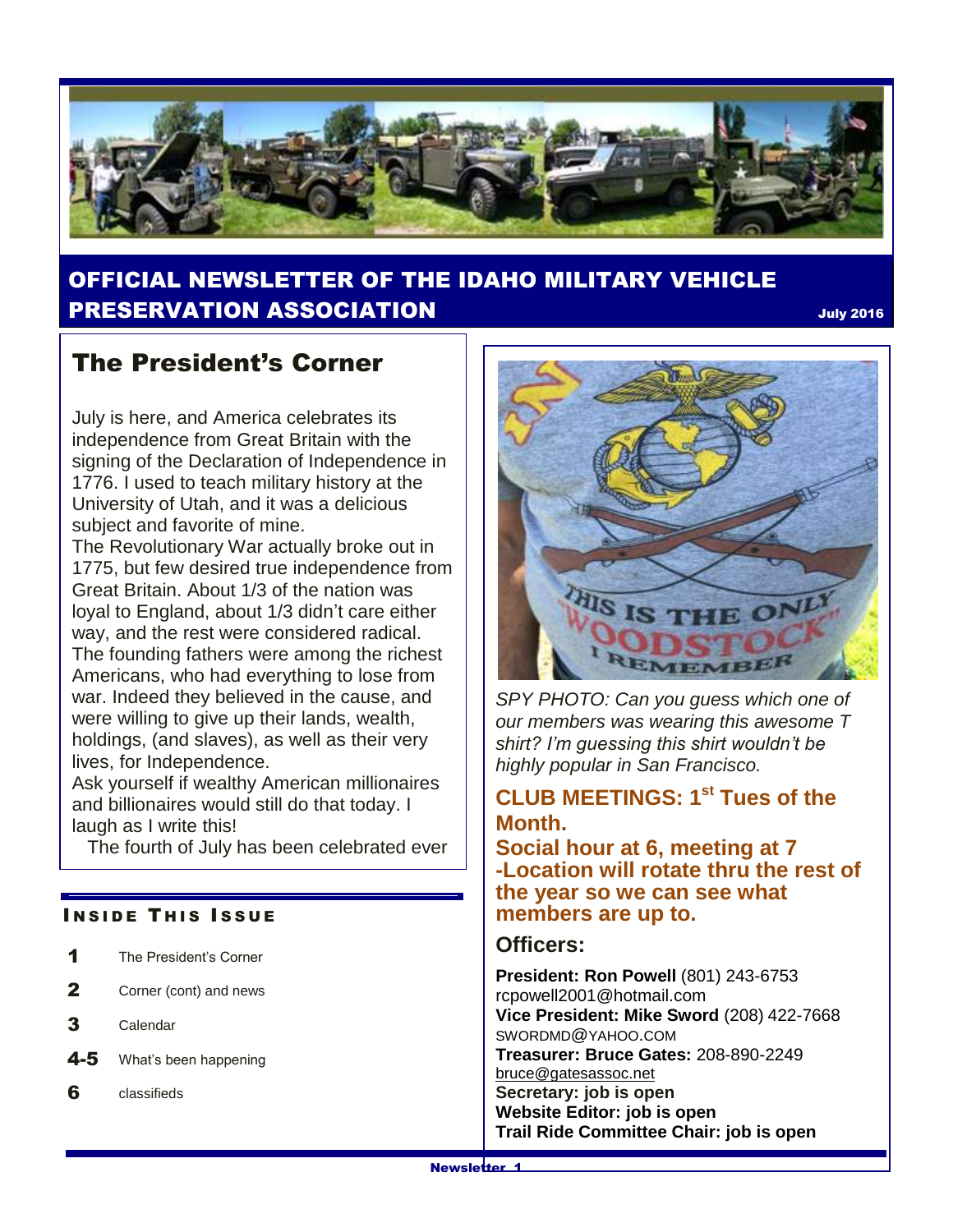since of course, but was formally made a Federal Holiday in 1941. Now Americans travel, have backyard BBQs, and use fireworks.

With that I have to mention SAFFTY. The Boise foothills burned 2500 acres because of the misuse of fireworks, and I heard at least one person lost their home.

The IMVPA will be out in force for 3 parades (that I know of, maybe more?) on the  $4<sup>th</sup>$ . Please be careful driving to, in, and back home. Remember to check your vehicle well; think about brakes and stopping distance, and watch out for kids and other cars (even if they don't watch out for you).

FINALLY, IMVPA members are invited to my house for the July meeting. I will have the BBQ grill fired up. This is potluck, but I'll provide the brats. Could you let me know who's coming so I can get enough food?

Bring a lawn chair so you will be comfortable. If you are driving your military vehicle, that is ok as there is plenty of parking out front.

-Ron  $\frac{1}{2}$ 

### QUOTES WORTH QUOTING

-"These are the times that try men's souls" – Thomas Paine

-"We must all hang together, or assuredly we shall all hang separately". –Benjamin Franklin

- "Give me liberty, or give me death" –Patrick **Henry** 

-"There! His majesty can now read my name without glasses. And he can double the reward on my head!" –Thomas Hancock

- "This was supposed to be my weekend off, but noooo, you got me out here, draggin' your heavy ass through the burning desert, with your dreadlocks sticking out the back of my parachute". –Captain Hiller, Movie Independence Day  $\frac{1}{2}$ 

## **It was in the news.**

The IMVPA was well advertised with the Victory Lap at the Idaho Raceway. As well as being on TV, we got full credit for our club, as well as the cheers of 5000 people. It was a blast!

Attendees were Bruce G, Al and Bonnie M, Roy C, Ron P, and new member Ben S and his niece (pictured) with his newly acquired M998 HMMWV from the Idaho Motor Pool.





Look for the writeup next month.  $\frac{1}{4}$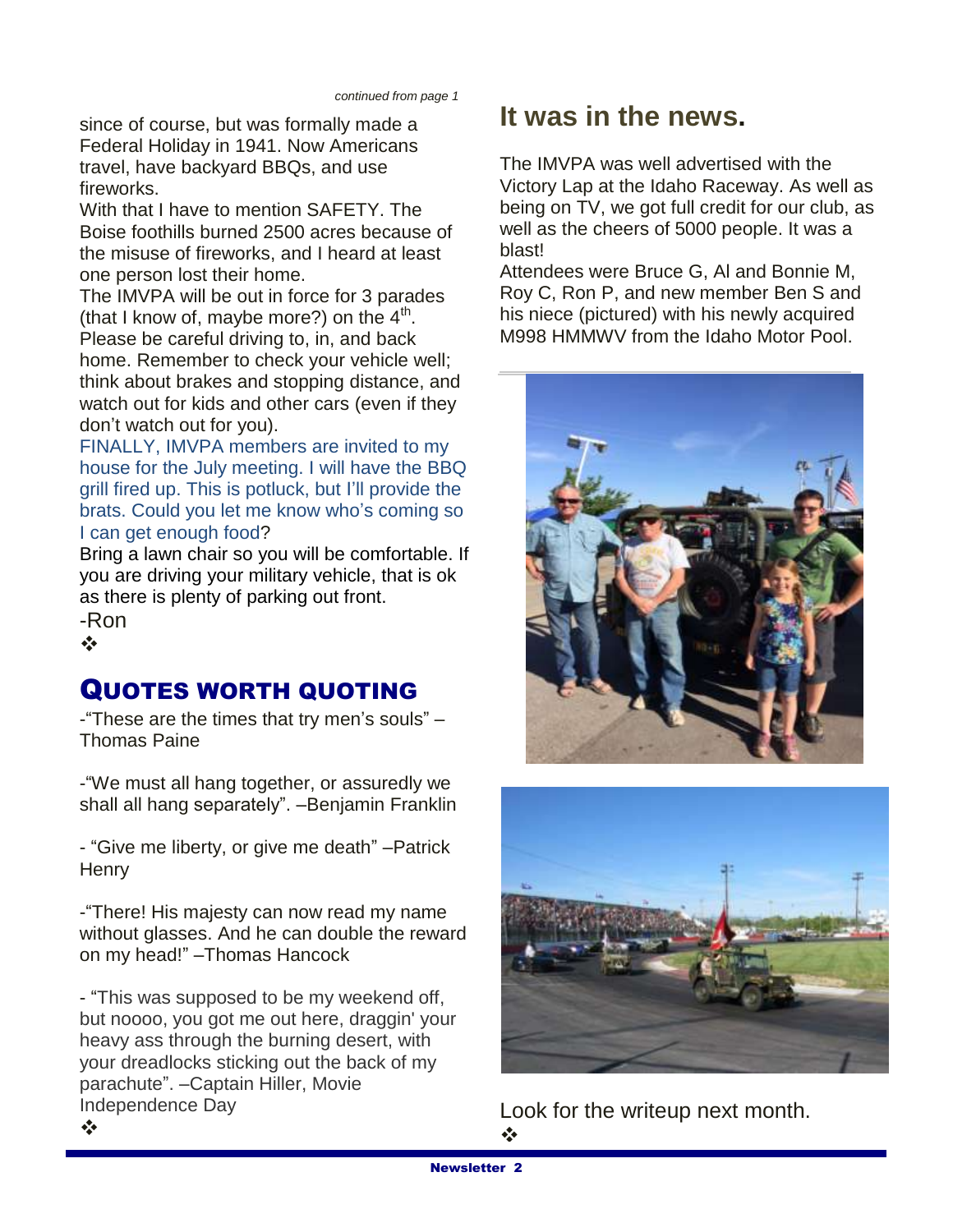# **Calendar of Events:**

**July Meeting**: Ron Powell's house: 2592 N Dalton Lane, Boise ID (Near Ustick and Maple Grove). I will have the BBQ on, and dogs and brats are provided. Bring a potluck dish or snack. Directions: from the Mall head north on Maple Grove, and turn left on Cory Lane, then right on Dalton. If coming down Ustick, turn South at the "Cat Doctor" onto Dalton lane.

**August Meeting**: Bob Schoenderwood's place: 1003 Lannaham place, Caldwell **September Meeting**: Mike's Hangar at Vintage Airframes, 5117 Aviation Way, Caldwell **October Meeting**: Gary Carrol's Place, 2283 Elloitt Street, Eagle

**November Meeting:** Bruce Gates' business: 604 N 36th street Nampa

**December Meeting**: None; this will be the end of 2016 holiday party. Location is to be planned.

#### $4^{\text{\tiny{TH}}}$  of  $\text{\sf{JULY}}$

**-Star Parade**; Line up at 9am, Seneca springs road (East end of town by the Mexican restaurant). We can throw candy at this one. Parade starts at 10AM. Judging after the parade. POC is the Carrol Brothers.

**- Middleton Parade** starts at noon at the Middleton Middle School. Line up is at 11AM. We will convoy from the Star Parade. Judging will take place before the parade. We can throw candy at this parade. POC is Bruce G.

-**Crouch Idaho Parade**, starts at 6PM. The IMVPA was invited to attend to celebrate the memory of the late Brigadier General John F Kane, who passed away recently. His widow and son will ride in Ron's GPW. Roy C will also attend. This is open to all club members as well, of course.

**-Harley Davidson Show, August 27<sup>th</sup>.** This is a park and relax kind of show. A club favorite! Start time is 10AM. Plan to arrive and set up 9:15 am. POC is Barry McCahill.

#### -MVPA INTERNATIONAL CONVENTION

Pleasanton California, August 11<sup>th</sup>-13th 2016. Source: MVCCnews.net

#### **-7TH ANNUAL CHROME AT THE HOME, SEPT. 24TH.**

This is a park and relax kind of event. There will be a short ceremony and raffle. This event is at the Idaho State Veteran's Home in Boise. They asked for 3 vehicles. Who wants to go? POC is Ron P.

#### -BOISE VETERAN'S DAY PARADE

Saturday, November 5<sup>th</sup>, 2016. Source: boiseveteransdayparade.org. Our club application has been submitted. POC is Ron P. Let me know who wants to attend, with vehicle type and size.  $\frac{1}{2}$ 

## **THE FRUITLAND SHOW**

We have conclude another military show in Fruitland Idaho. It needs to be known that many club members worked hard to make this show happen. The Carrol brothers (Larry and Gary) did much of the heavy lifting, to include the advertising, identifying and staking out vendor slots, building the sign post, running the museum, and dozens of other small tasks. And of course the show wouldn't be possible without the help and support of Alex Gordon at the Idaho Motorpool, who not only provided leadership in many areas, but who worked behind the scenes. Over the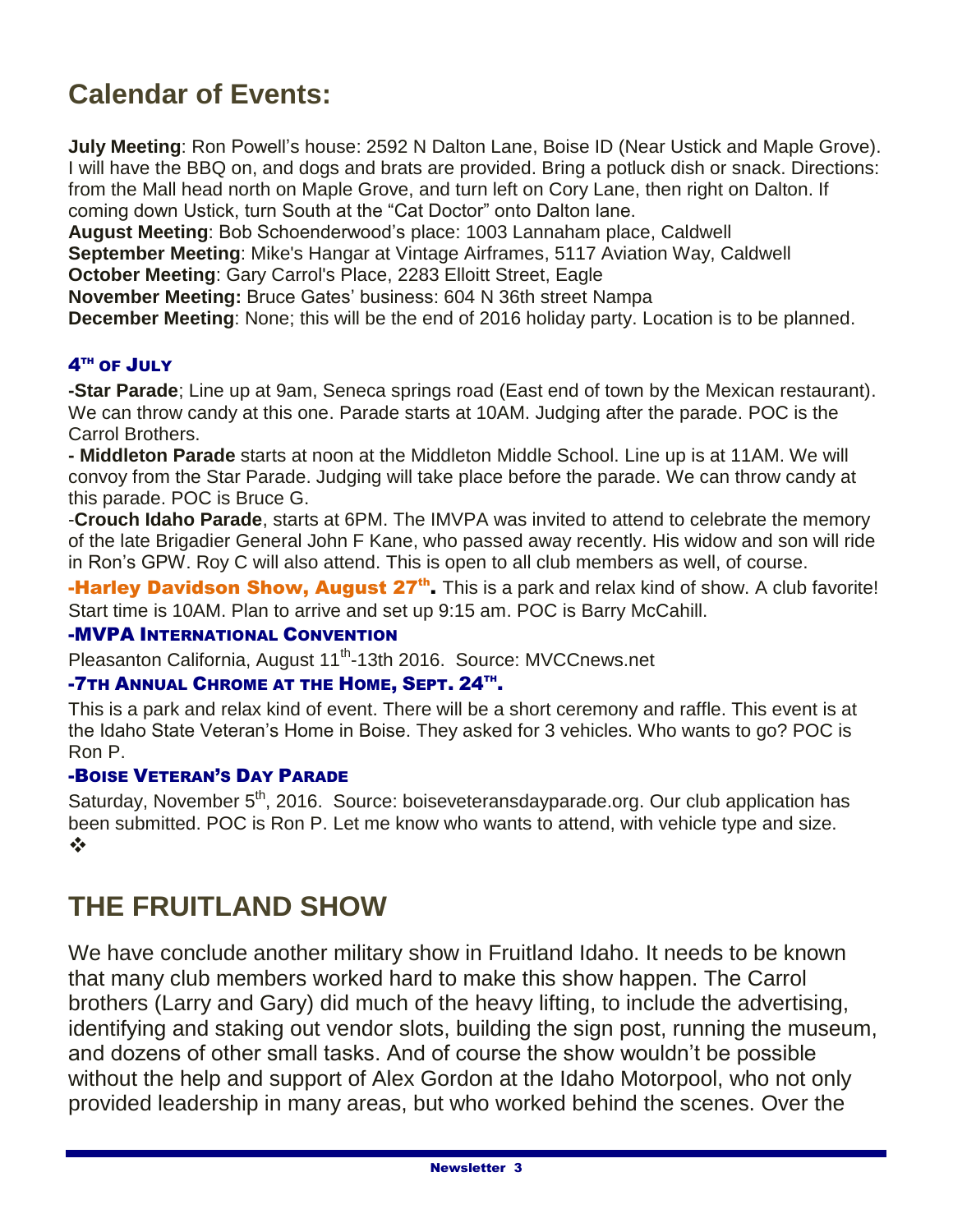next few months, club members will be discussing the pros and cons of this show, and how to make it better In the future. At first glance it looks like this show was the least attended of any show that we've had. It's not the goal of the IMVPA to make money, as we are a non profit. But it looks like we lost money on this show. With that said, it's not a guarantee that we will continue to do it every year. We won't run the IMPVA like the US Govt. runs! Club members, come to the next meeting and let's do our after action review, and discuss the way forward.



Photos courtesy of Bruce G ❖

# **THE IDAHO MILITARY MUSEUM EVENT**

The IMVPA had a great showing at the Idaho Military Museum at Gowen Field. This show used to happen every year but they took a break in 2014. Now it's back. Participants included the Idaho Army National Guard, Battle Group Idaho, museum staff, and the IMVPA. While there wasn't a lot of public there, we think the show will grow in popularity. We enjoyed sitting in the shade and visiting, while Channel 2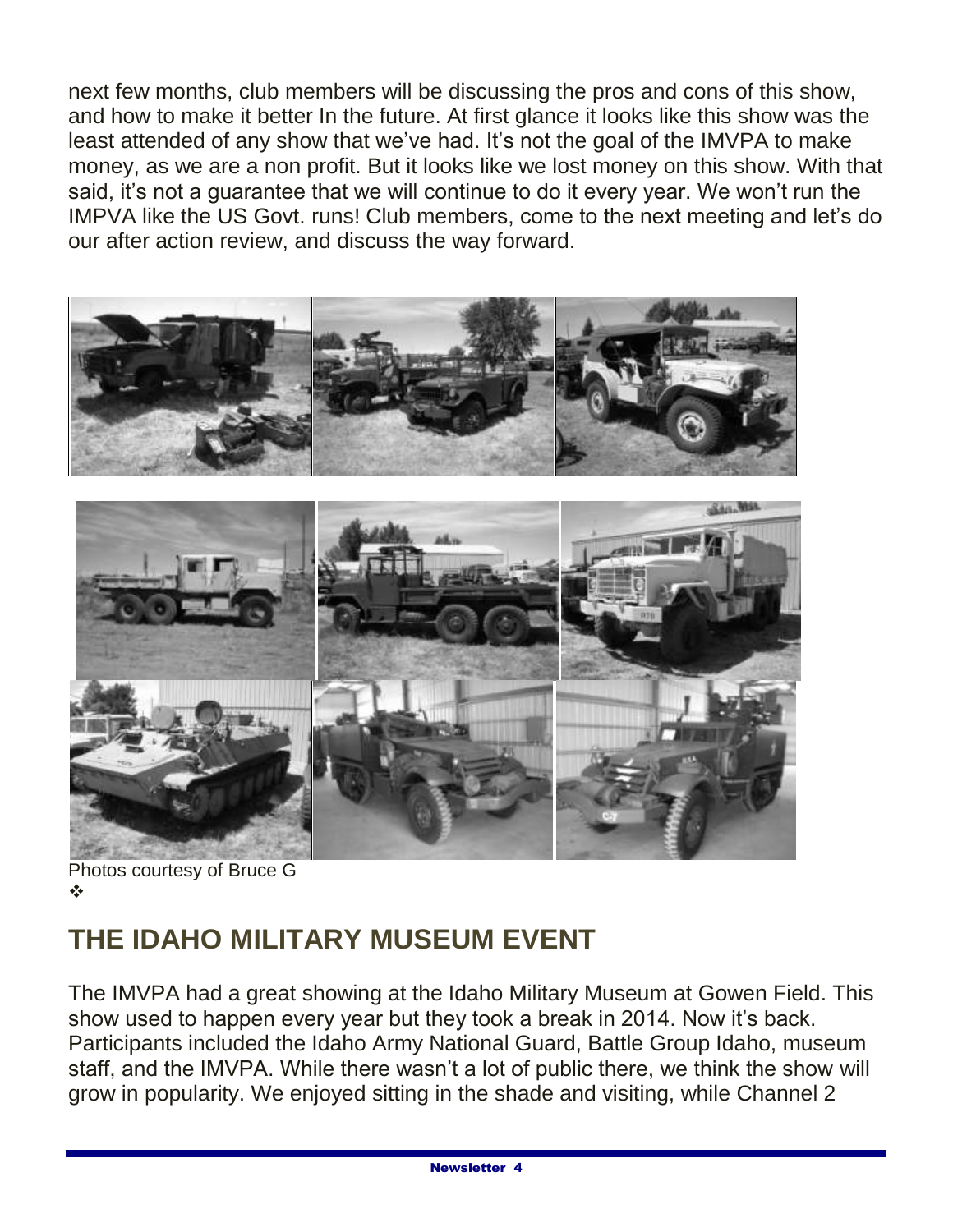news got footage, and a blank weapons firing demonstration got everyone's attention. The food vendor kept everyone happy, and the weather cooperated with nice temperatures. What else could we have asked for?! Maybe more visitors from the public? I suspect that future shows will grow in popularity, and we will see this one as a fun one to attend again and again.



**Photo above:** Carrol brothers attended with their halftrack. Bruce brought out the 5 ton. Roy C had his M151 with M60 MG, ready for blank firing! Bob M had his M37. Other participants include Al and Bonnie M, Don and Karen W, and Ron P. Paige from Battle Group Idaho shows off her Russian equipment to the public.

 $\frac{1}{2}$